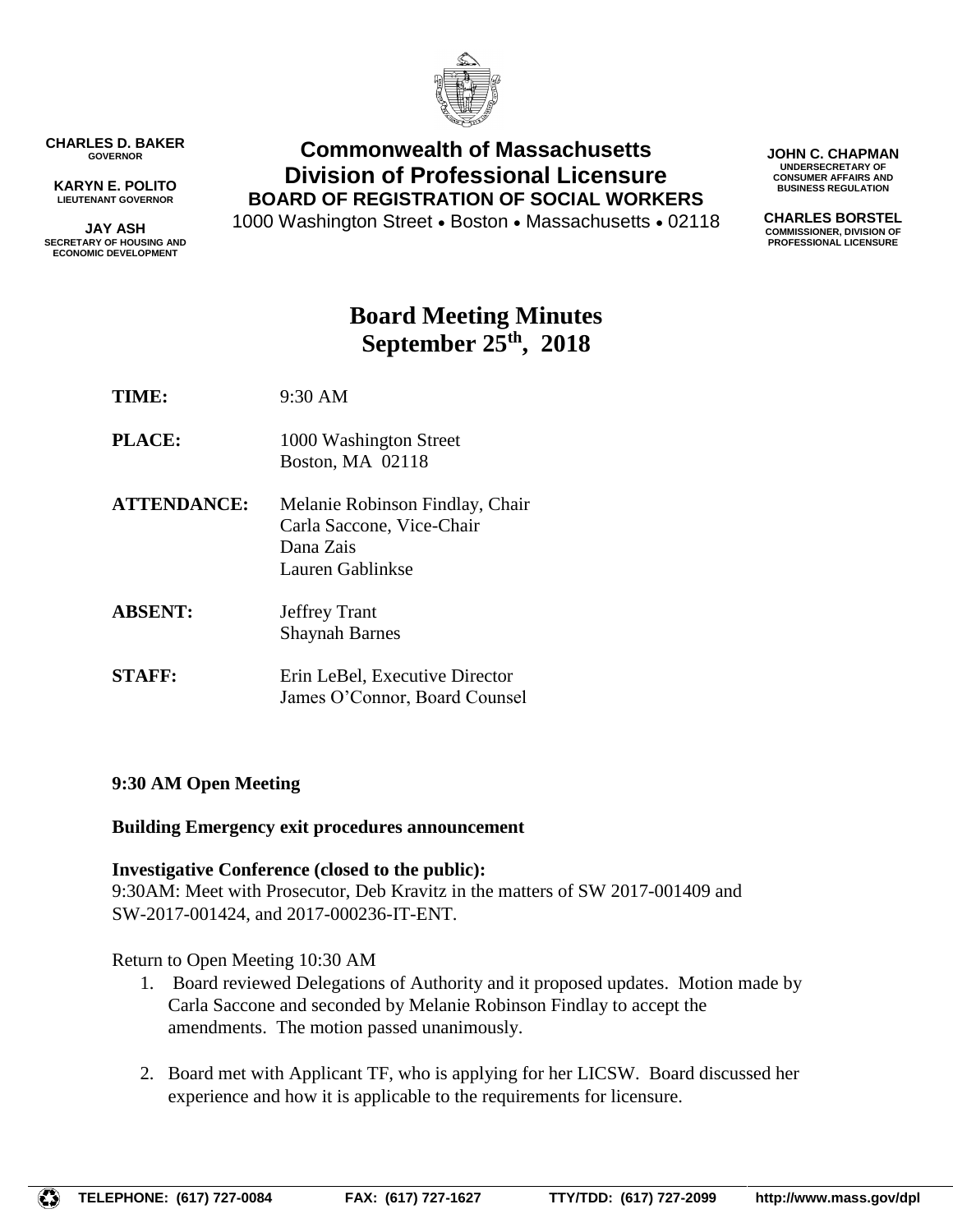- 3. Board met with Applicant DS, and his clinical supervisor. DS, who is applying for his LICSW, met with the Board and discussed with them his experience and how it is applicable to the requirements for licensure.
- 4. Board met with Applicant JQ, and his clinical supervisor. JQ, who is applying for his LICSW, met with the Board and discussed with them his experience and how it is applicable to the requirements for licensure.

11:45 AM A motion was made at 11:45 AM by Carla Saccone to enter into Executive Session pursuant to General Laws Chapter 30A, Section 21(a)(7) to comply with the confidentiality provisions of the MA CORI statute, G.L. c. 66, § 10, G.L. c. 4, § 7, ¶ 26(a), G. L. c. 6, § 172, to review the good moral character of CD.

The motion was seconded by Melanie Robinson Findlay and a roll call vote was taken with the following result: Melanie Robinson Findlay, yes; Carla Saccone, yes; Dana Zais, yes; Lauren Gablinske, yes.

12:05 PM Return to open meeting

### **Investigative Conference:**

At 12:05 PM, Dana Zais moved to suspend the open meeting and go to into investigative conference pursuant to M.G.L. Chapter 112, Section 65C. Motion was seconded by Carla Saccone and passed unanimously.

The Chair anticipated that the Board's open meeting would resume in approximately 60 minutes.

For the record, while in Investigative Conference:

#### **Ratified cases from August Conference:**

| 2018-000544-IT-ENF Schedule Conference     |  |
|--------------------------------------------|--|
| 2018-000523-IT-ENF Forward to Prosecutions |  |
| 2018-000455-IT-ENF Schedule Conference     |  |
| 2018-000561-IT-ENF Dismiss                 |  |
| 2018-000552-IT-ENF Forward to Prosecutions |  |
| 2018-000433-IT-ENF Forward to Prosecutions |  |
| 2018-000165-IT-ENF Dismiss with Advisory   |  |
| 2018-001521-IT-ENF Dismiss                 |  |
|                                            |  |

#### **New cases Reviewed:**

| 2018-000546-IT-ENF Dismiss |                                                    |
|----------------------------|----------------------------------------------------|
| 2018-000200-IT-ENF Tabled  |                                                    |
| 2018-000482-IT-ENF Dismiss |                                                    |
|                            | 2018-000856-IT-ENF Dismiss due to lack of Evidence |
| 2018-000549-IT-ENF Dismiss |                                                    |
| 2018-000833-IT-ENF Tabled  |                                                    |
|                            | 2018-000664-IT-ENF Forward to Prosecutions         |